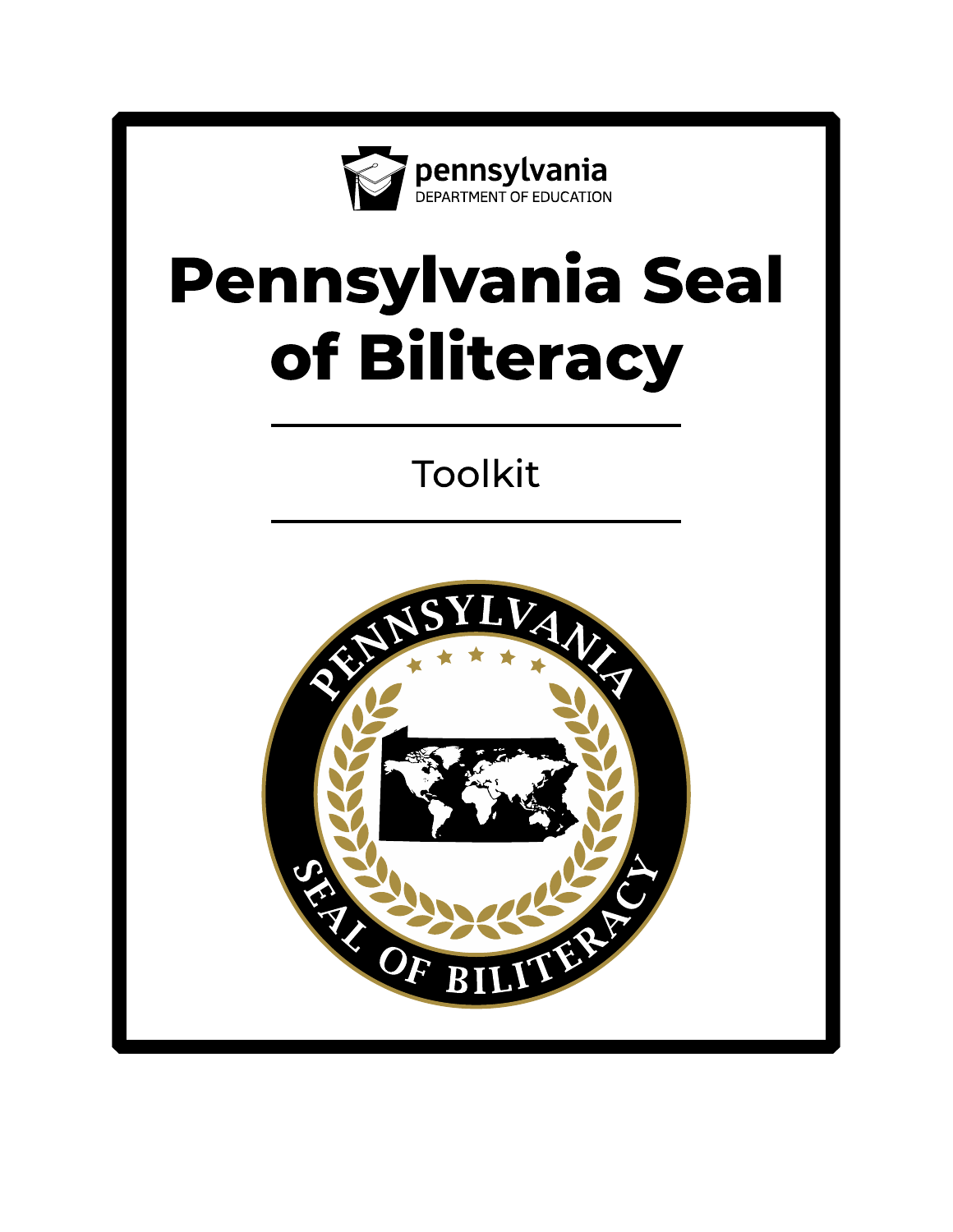Intentionally Blank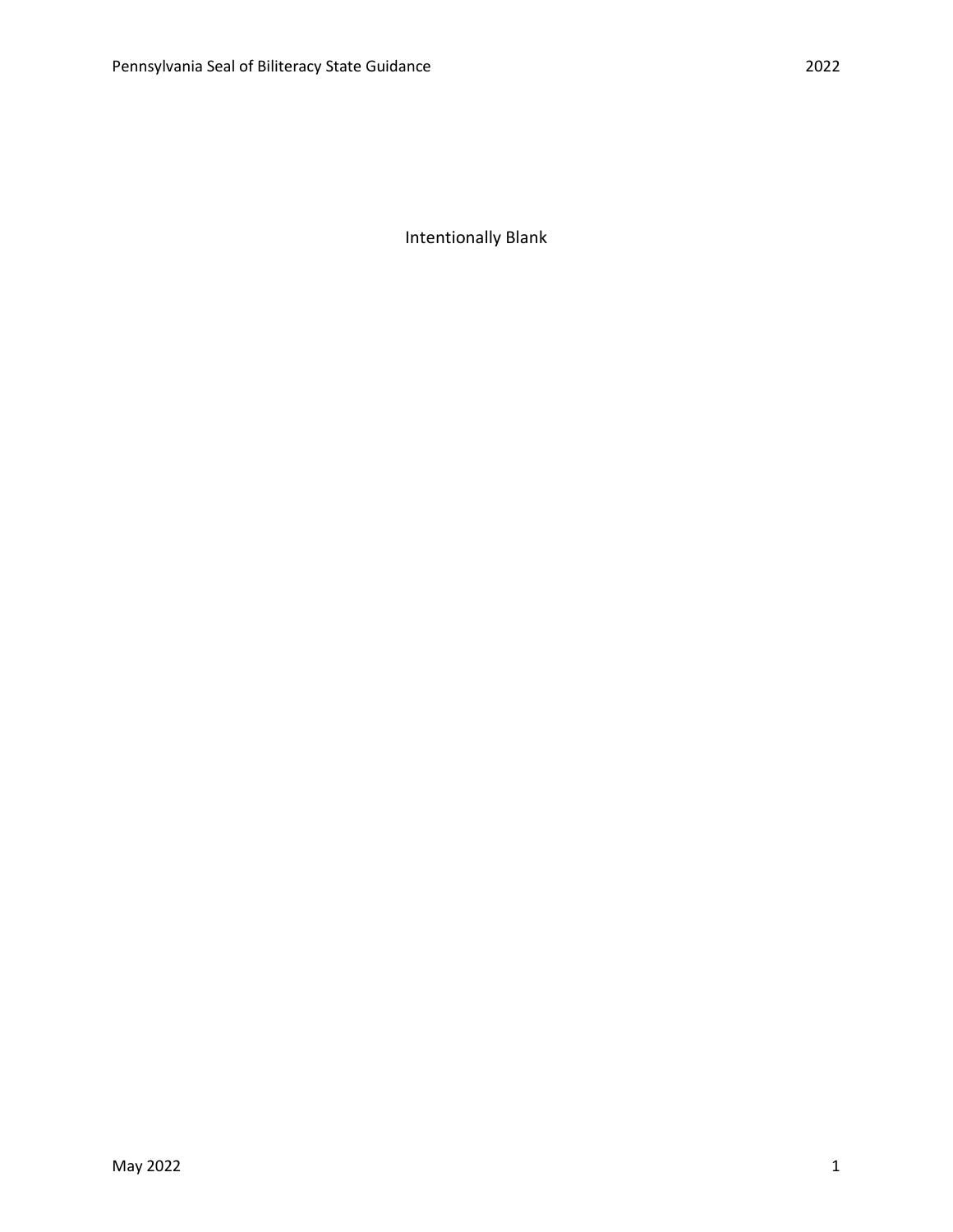

## **COMMONWEALTH OF PENNSYLVANIA DEPARTMENT OF EDUCATION**

333 Market Street Harrisburg, PA 17126-0333 www.education.pa.gov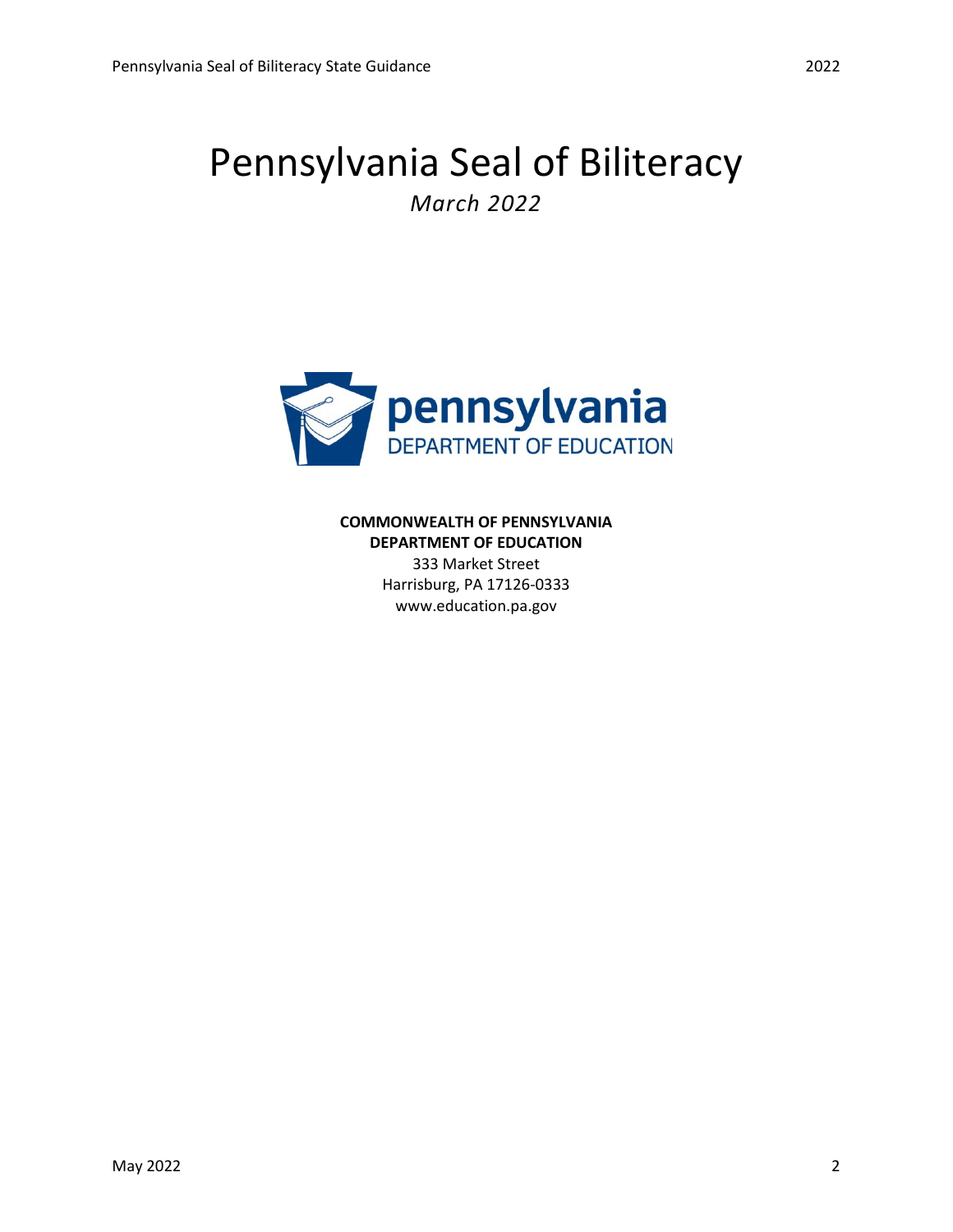

#### **Commonwealth of Pennsylvania**

Tom Wolf, Governor

#### **Department of Education** Dr. Noe Ortega, Secretary

#### **Office of Elementary and Secondary Education**

Dr. Sherri Smith, Deputy Secretary

**Bureau of Curriculum, Assessment, and Instruction** Brian Campbell, Director

#### **Division of Instructional Quality**

Dr. Brian Gasper, Division Chief

The Pennsylvania Department of Education (PDE) does not discriminate in its educational programs, activities, or employment practices, based on race, color, national origin, [sex] gender, sexual orientation, disability, age, religion, ancestry, union membership, gender identity or expression, AIDS or HIV status, or any other legally protected category. Announcement of this policy is in accordance with State Law including the Pennsylvania Human Relations Act and with Federal law, including Title VI and Title VII of the Civil Rights Act of 1964, Title IX of the Education Amendments of 1972, Section 504 of the Rehabilitation Act of 1973, the Age Discrimination in Employment Act of 1967, and the Americans with Disabilities Act of 1990.

The following persons have been designated to handle inquiries regarding the Pennsylvania Department of Education's nondiscrimination policies:

#### **For Inquiries Concerning Nondiscrimination in Employment:**

Pennsylvania Department of Education Equal Employment Opportunity Representative Bureau of Human Resources Voice Telephone: (717) 783-5446

#### **For Inquiries Concerning Nondiscrimination in All Other Pennsylvania Department of Education Programs and Activities:**

Pennsylvania Department of Education School Services Unit Director 333 Market Street, 5th Floor, Harrisburg, PA 17126-0333 Voice Telephone: (717) 783-3750, Fax: (717) 783-6802

If you have any questions about this publication or for additional copies, contact: Pennsylvania Department of Education Bureau of Curriculum, Assessment, and Instruction Office of Elementary and Secondary Education 333 Market Street, 5th Floor, Harrisburg, PA 17126-0333 Voice: (717) 787-8913, Fax: (717) 214-4389 [www.education.pa.gov](http://www.education.pa.gov/)

All Media Requests/Inquiries: Contact the Office of Press & Communications at (717) 783-9802.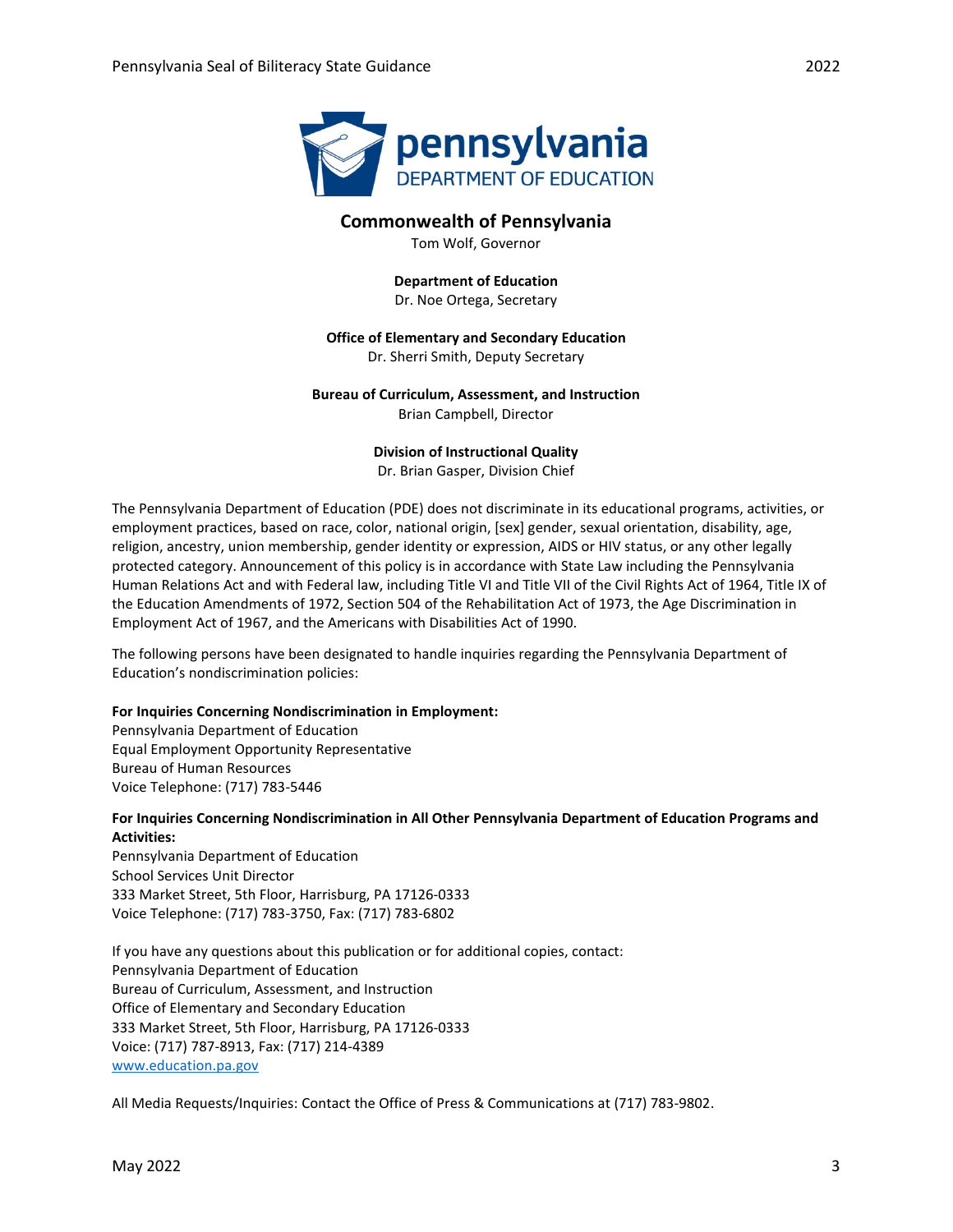## Pennsylvania Seal of Biliteracy Toolkit

## **Table of Contents**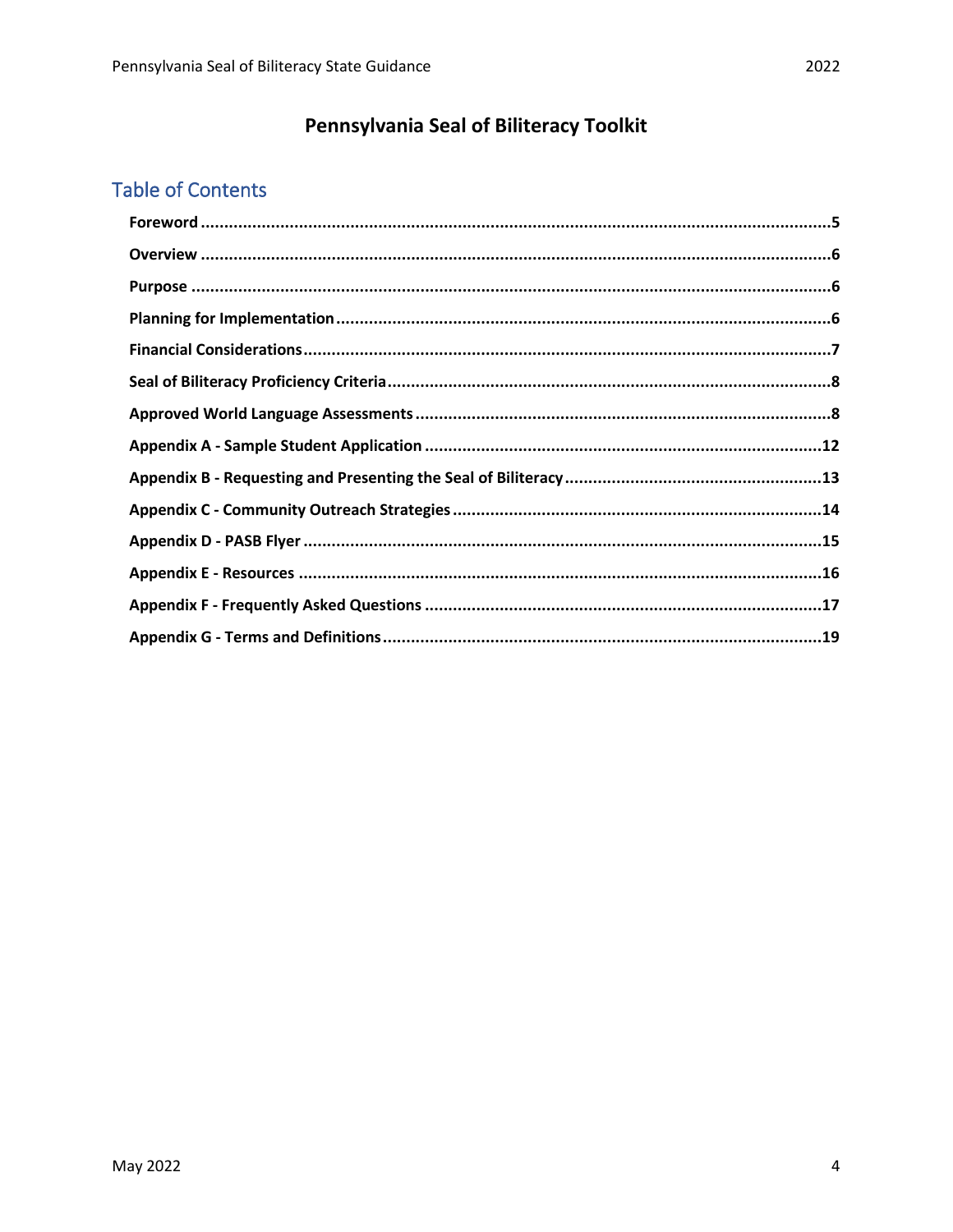## <span id="page-5-0"></span>Foreword

The Commonwealth of Pennsylvania has a rich cultural heritage, and all of our learners, schools, families, and communities benefit from celebrating cultural and linguistic diversity. To underscore these values, Pennsylvania is establishing a Seal of Biliteracy for students.

The Seal of Biliteracy encourages students to study and attain proficiency in English and another world language to promote civic and global engagement. It also demonstrates that biliteracy and bilingualism are academically challenging endeavors. By earning the Pennsylvania Seal of Biliteracy, students demonstrate readiness to engage in the global community.

To earn a Pennsylvania Seal of Biliteracy, a student must demonstrate competency in two or more languages (English and an additional world language, including American Sign Language) upon graduation from high school. The Seal of Biliteracy [website](https://sealofbiliteracy.org/index.php) notes, "A Seal of Biliteracy and the Pathway awards are a statement by the school system that mastery of two or more languages is important. It encourages students to pursue biliteracy, honors the skills our students attain, and can be evidence of skills that are attractive to future employers and college admissions offices."

We at the Pennsylvania Department of Education (PDE) could not agree more.

Pennsylvania is proud to join the 44 other states and entities who have embraced the Seal of Biliteracy, and this toolkit provides a roadmap for schools to implement the Seal of Biliteracy. We hope you find it helpful as you begin the steps to celebrate and recognize learners that are actively engaging in biliteracy and involvement in our global community.

To Outry

Dr. Noe Ortega Secretary of Education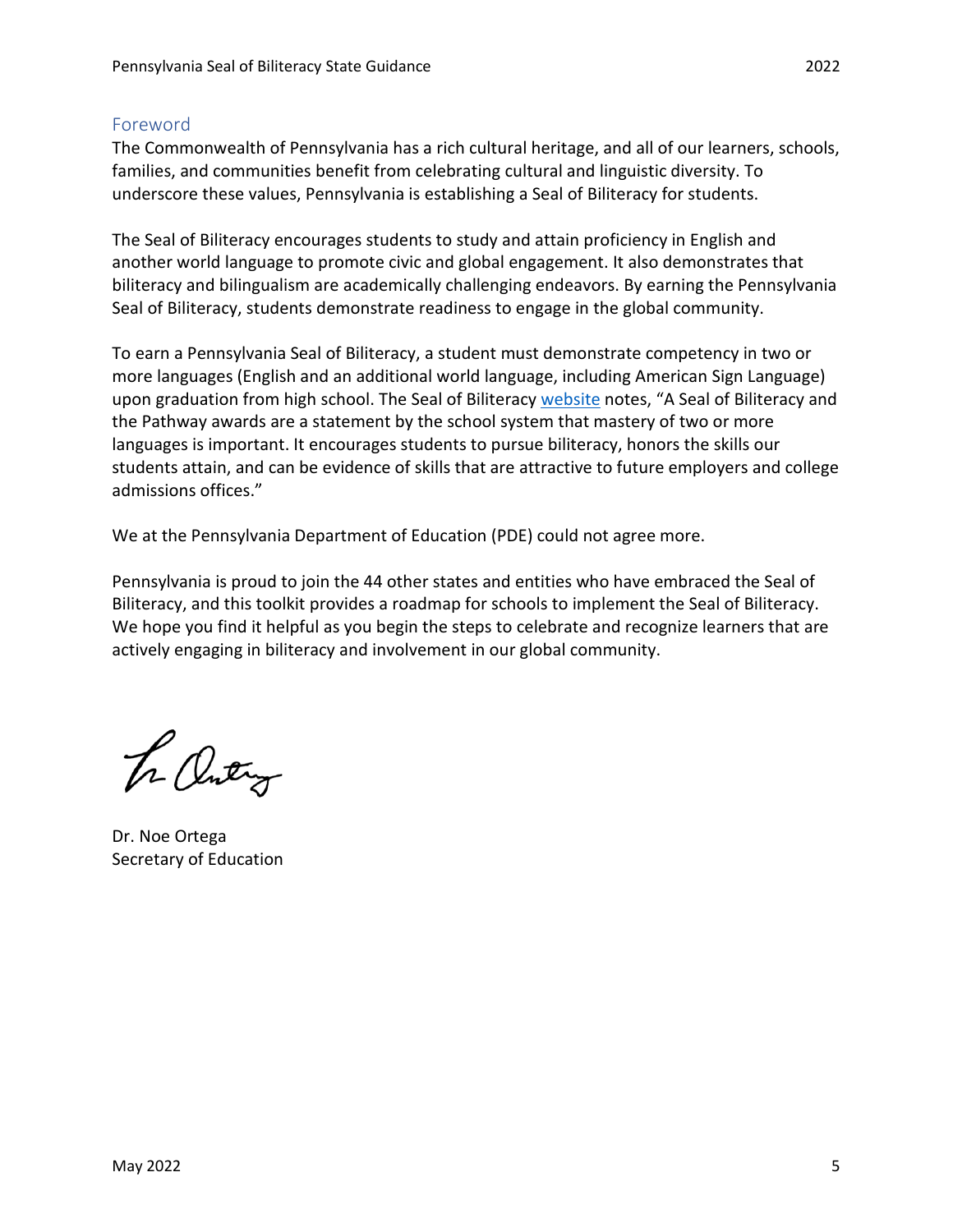## <span id="page-6-0"></span>Overview

The Pennsylvania Seal of Biliteracy (PASB) is an award presented by a school or school entity (e.g., a school district, charter school, cyber charter school, or nonpublic school) in recognition of students who have attained intermediate-high proficiency in English and one or more additional world languages upon high school graduation. By establishing the PASB, the commonwealth encourages college and career readiness and engagement as a global citizen through the academic rigor of attaining proficiency in English and one or more world languages by high school graduation.

## <span id="page-6-1"></span>Purpose

The purpose of Pennsylvania's Seal of Biliteracy is to:

- recognize the value of world language and dual language programs in Pennsylvania schools;
- **E** affirm the value of cultural and linguistic diversity in our schools and communities;
- **EXT** encourage family and community support for the development of home languages other than English, as well as the study of additional world languages and cultures;
- encourage all students to acquire proficiency in English and another world language;
- certify intermediate-high proficiency in English and another world language;
- **Perovide employers with a method of identifying candidates with biliteracy skills;**
- **P** provide universities with a method to recognize biliterate students; and
- promote civic and global engagement.

Pennsylvania does not require schools to offer the Pennsylvania Seal of Biliteracy nor does it provide financial support or incentives for offering a PASB program.

Students enrolled in a language instruction educational program (LIEP) or world language courses may opt to apply for the PASB. Postsecondary institutions may award credit to students who have received the PASB.

## <span id="page-6-2"></span>Planning for Implementation

As a first step, the school or school entity must develop a PASB implementation plan. Creating a planning committee to establish a PASB program is critical. The committee should include a wide range of teaching staff (e.g., ESL, world language, social studies), a guidance counselor, administrative staff, parents, and community members.

While the implementation process may vary across schools, the following task list may assist the planning committee toward developing and implementing the Seal of Biliteracy:

- 1. Define purpose and rationale
- 2. Identify funding needs and sources
- 3. Establish a timeline for implementation of proficiency criteria (p. 8)
- 4. Create an application process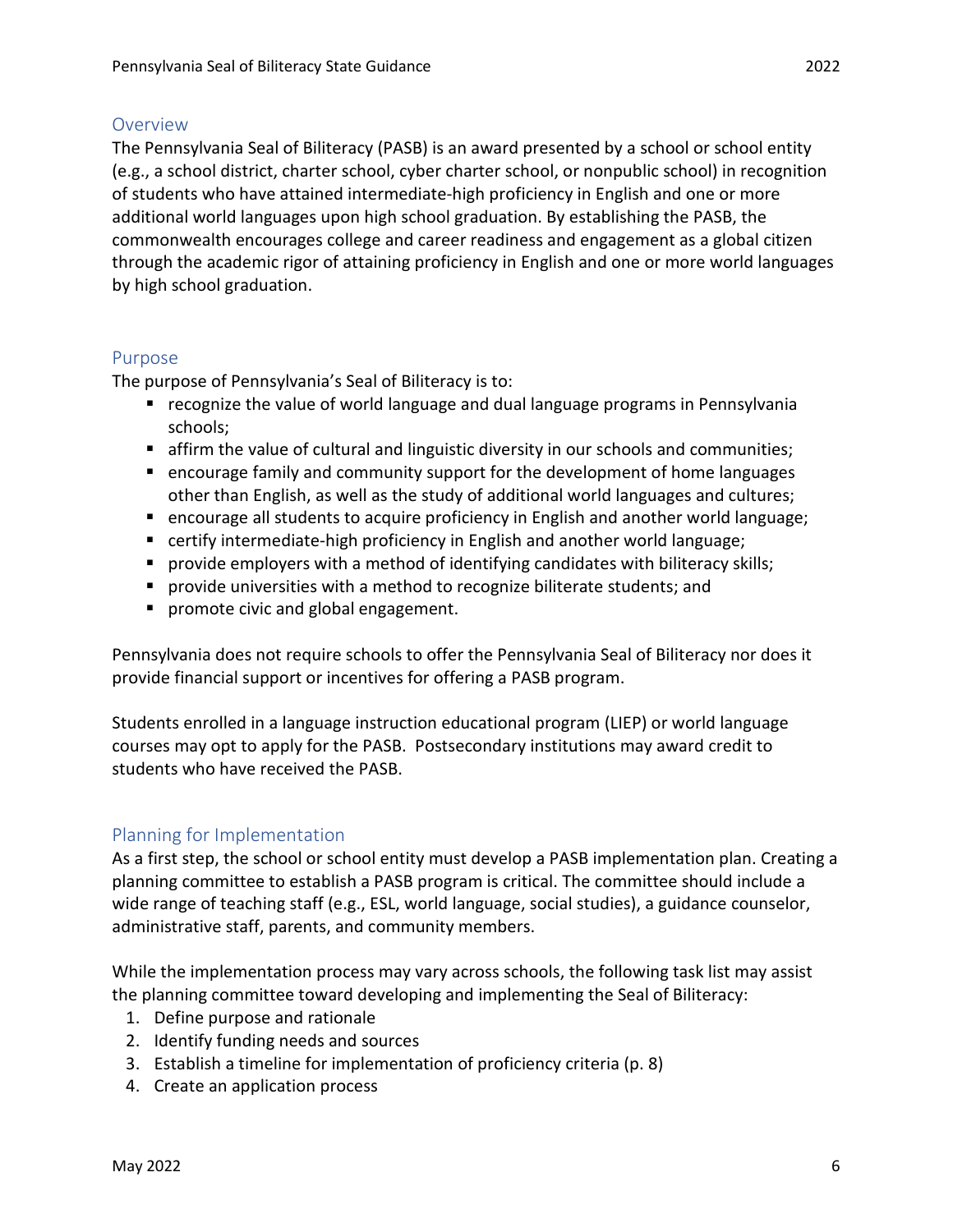- 5. Secure the appropriate individuals to develop the assessments for the language(s) that do not have formal assessments
- 6. Establish portfolio content, assessment and scoring guidelines
- 7. Validate intermediate-high proficiency in the language
- 8. Determine award mode of presentation
- 9. Communicate the program and its value
- 10. Secure board approval
- 11. Conduct an annual review of the PASB program to ensure equity, improve pathways, and create preparatory programs in the lower grades where possible

## <span id="page-7-0"></span>Financial Considerations

Participating schools and school entities must equitably offer this program to all students and should consider providing the program at no cost to students who apply. Potential costs may include:

- 1. Implementation and maintenance of a PASB program
- 2. Testing fees
- 3. Contractual time of school-based committee
- 4. Communicating the qualification and award process to students, parents, and the community
- 5. Awards or letters of certification

Based on the proportional percentage of English Learners (EL) who may qualify for a school or school entity's PASB award, ESEA Title III funds may be used to pay for a part of the labor costs and language testing. For students whose primary language is English, a prorated percentage of ESEA Title I & Title IV funds may be used for PASB costs. Note: Title IV funds can be used if it is supplemental funding and the school entity isn't already paying districtwide with state and/or local funds.

Schools or school entities may request the PASB logo via an email t[o ra-seal@pa.gov](mailto:ra-seal@pa.gov) to create seals for awards or certificates.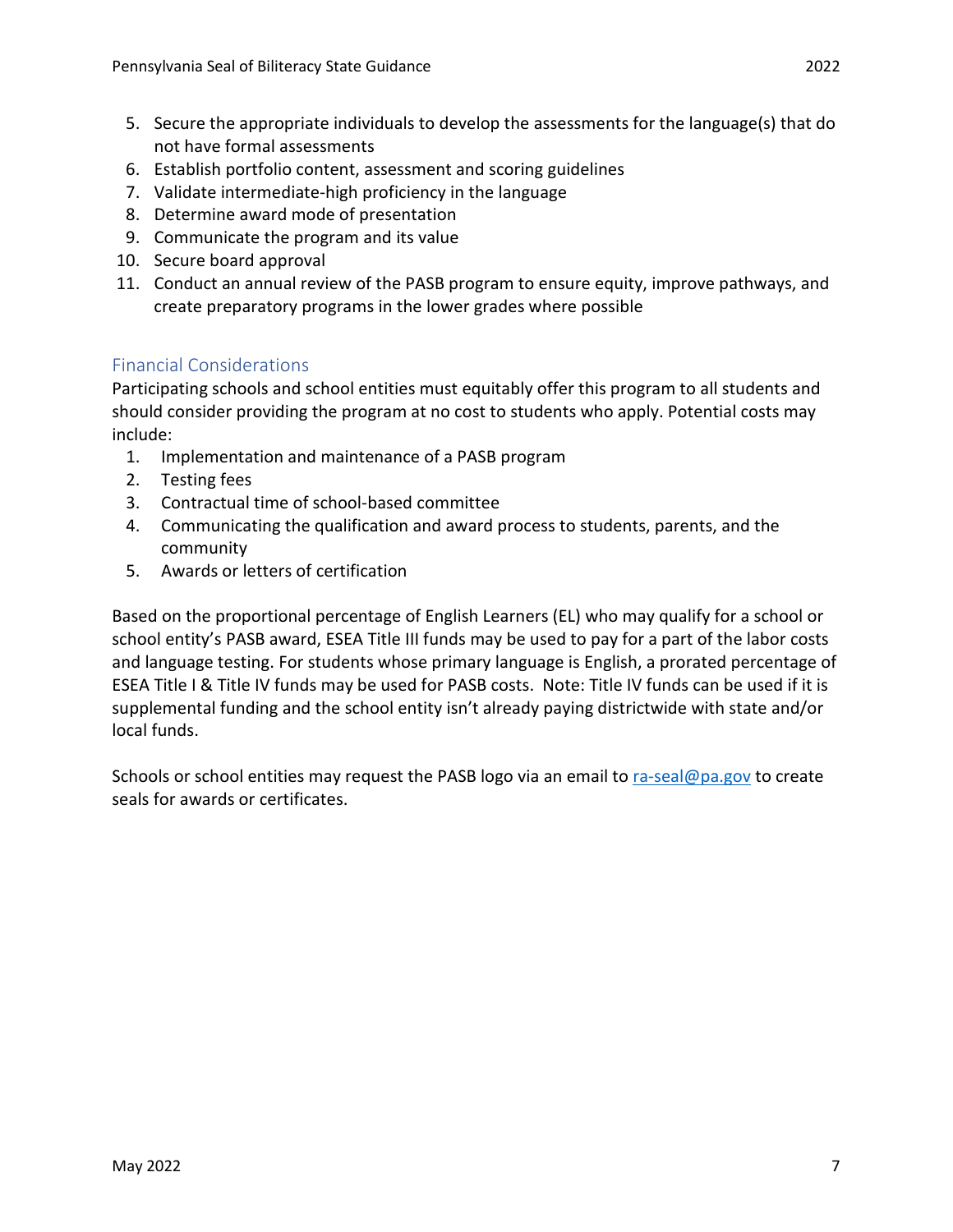## <span id="page-8-0"></span>Seal of Biliteracy Proficiency Criteria

All students who have met proficiency criteria in both English and another world language through school-based programs, community-based language programs, or life experiences can earn the Pennsylvania Seal of Biliteracy.

To earn the Pennsylvania Seal of Biliteracy, a student must:

- 1. Complete all requirements to earn a high school diploma;
- 2. Meet any one of the English Proficiency Criteria Options found on the chart below; and
- 3. Meet any one of the World Language Proficiency Criteria Options found on the chart below.

|                                                                                                                        | <b>English Proficiency Criteria Options</b>                                                  |  |
|------------------------------------------------------------------------------------------------------------------------|----------------------------------------------------------------------------------------------|--|
|                                                                                                                        | Score Proficient or Advanced on one of the ELA state assessments by 11 <sup>th</sup> grade:  |  |
| Option 1                                                                                                               | Keystone Literature                                                                          |  |
|                                                                                                                        | PASA (Pennsylvania Alternate System of Assessment)                                           |  |
| English learners have met all criteria for reclassification by October 1 <sup>st</sup> of their graduating<br>Option 2 |                                                                                              |  |
|                                                                                                                        | year.                                                                                        |  |
|                                                                                                                        | Achieve the following scores on one of these English assessments:                            |  |
|                                                                                                                        | 3 or higher on an Advanced (AP) American Literature Examination                              |  |
| Option 3                                                                                                               | 4 or higher on International Baccalaureate (IB) English A: Language and Literature HL        |  |
|                                                                                                                        | Proficient on the ACTFL Assessment of Performance toward Proficiency in Languages®           |  |
|                                                                                                                        | (AAPPL) or ESL.                                                                              |  |
|                                                                                                                        | Present a portfolio that meets the criteria for listening, speaking, reading, and writing at |  |
| the intermediate-high English proficiency level established by the school's or school<br>Option 4                      |                                                                                              |  |
| entity's Seal of Biliteracy committee                                                                                  |                                                                                              |  |

| <b>World Language Proficiency Criteria Options</b> |                                                                                                                                                                                                                                                                                                                     |  |
|----------------------------------------------------|---------------------------------------------------------------------------------------------------------------------------------------------------------------------------------------------------------------------------------------------------------------------------------------------------------------------|--|
| Option 1                                           | Provide transcripts from a school in a country outside the U.S. or in Puerto Rico showing<br>at least three years of instruction in the student's home language in grades 8 or beyond<br>indicating an average of final grades equaling "B", 80%, or higher                                                         |  |
| Option 2                                           | Score equivalency of intermediate-high or higher on one of the modern world language<br>assessments on the list of approved world language assessments                                                                                                                                                              |  |
| Option 3                                           | Score the equivalency of intermediate-high or higher on a community-based world<br>language assessment normed to the ACTFL proficiency levels as approved by the school's<br>or school entity's PASB committee.                                                                                                     |  |
| Option 4                                           | Present a portfolio that meets the criteria for listening, speaking, reading, and writing at<br>the intermediate-high modern world language proficiency level established by the school<br>or school entity's Seal of Biliteracy committee to at least one reviewer with high<br>proficiency in the target language |  |

#### <span id="page-8-1"></span>Approved World Language Assessments

A school or school entity awarding the Pennsylvania Seal of Biliteracy may select from the approved assessments detailed below.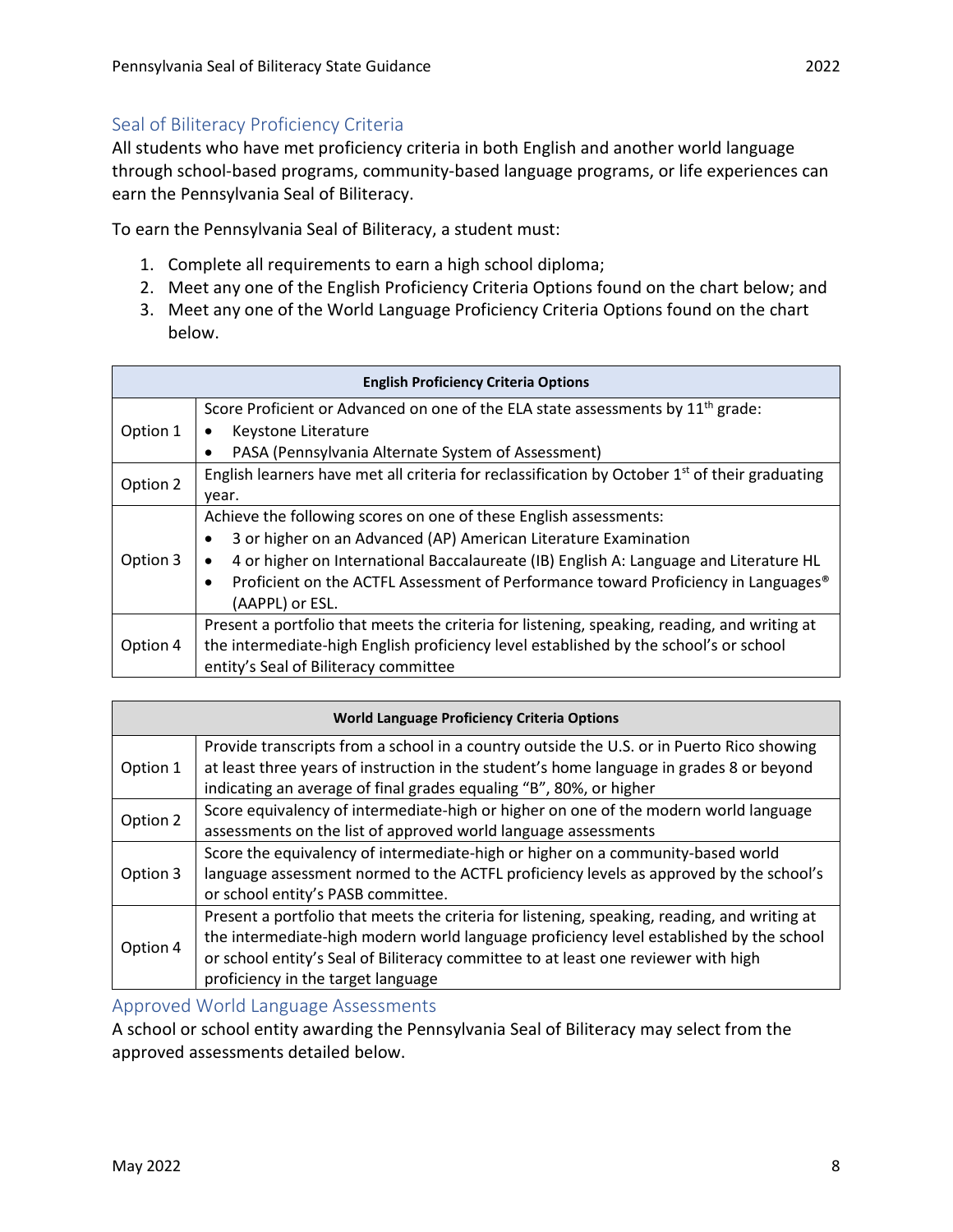| <b>WORLD LANGUAGE Other than ENGLISH Assessments</b>                                                                                                   |                                                                                                                              |                                                                                    |            |
|--------------------------------------------------------------------------------------------------------------------------------------------------------|------------------------------------------------------------------------------------------------------------------------------|------------------------------------------------------------------------------------|------------|
| Assessment                                                                                                                                             | <b>Languages</b>                                                                                                             | <b>Minimum Score</b>                                                               | Cost       |
| <b>AAPPL</b><br>Assessment of Performance<br>toward Proficiency in Languages<br>(AAPPL)                                                                | Arabic, Chinese-Mandarin,<br>Korean, French, German,<br>Portuguese, Russian, Spanish,<br>and English as a Second<br>Language | Intermediate<br>High<br>$(I-5)$                                                    | Yes        |
| AP<br><b>Advanced Placement Language</b><br>and Culture exams                                                                                          | Chinese, French, German,<br>Italian, Japanese, Latin,<br>Spanish                                                             | AP Score 4+                                                                        | Yes        |
| <u>ASLPI (ASL)</u><br>American Sign Language<br>Proficiency Interview                                                                                  | American Sign Language                                                                                                       | $3.0 +$                                                                            | Yes        |
| <b>DELE</b><br>Diploma de Español como Lengua<br>Extranjera Listening, Speaking,<br>Reading & Writing                                                  | Spanish                                                                                                                      | Common<br>European<br>Framework of<br>Reference for<br>Language Scale<br><b>B1</b> | <u>Yes</u> |
| <b>DELF and DALF</b><br>Diplôme d'etudes en langue<br>francais and Diplôme Approfondi<br>de Langue Français: Listening,<br>Speaking, Reading & Writing | French                                                                                                                       | Common<br>European<br>Framework of<br>Reference for<br>Language Scale<br><b>B1</b> | <u>Yes</u> |
| Ellinomatheia<br>Examination for the Certificate of<br>Attainment in Modern Greek                                                                      | Modern Greek                                                                                                                 | Common<br>European<br>Framework of<br>Reference for<br>Language Scale<br><b>B1</b> | <u>Yes</u> |
| <b>Goethe-Zertifikat B1</b>                                                                                                                            | German                                                                                                                       | Common<br>European<br>Framework of<br>Reference for<br>Language Scale              | <u>Yes</u> |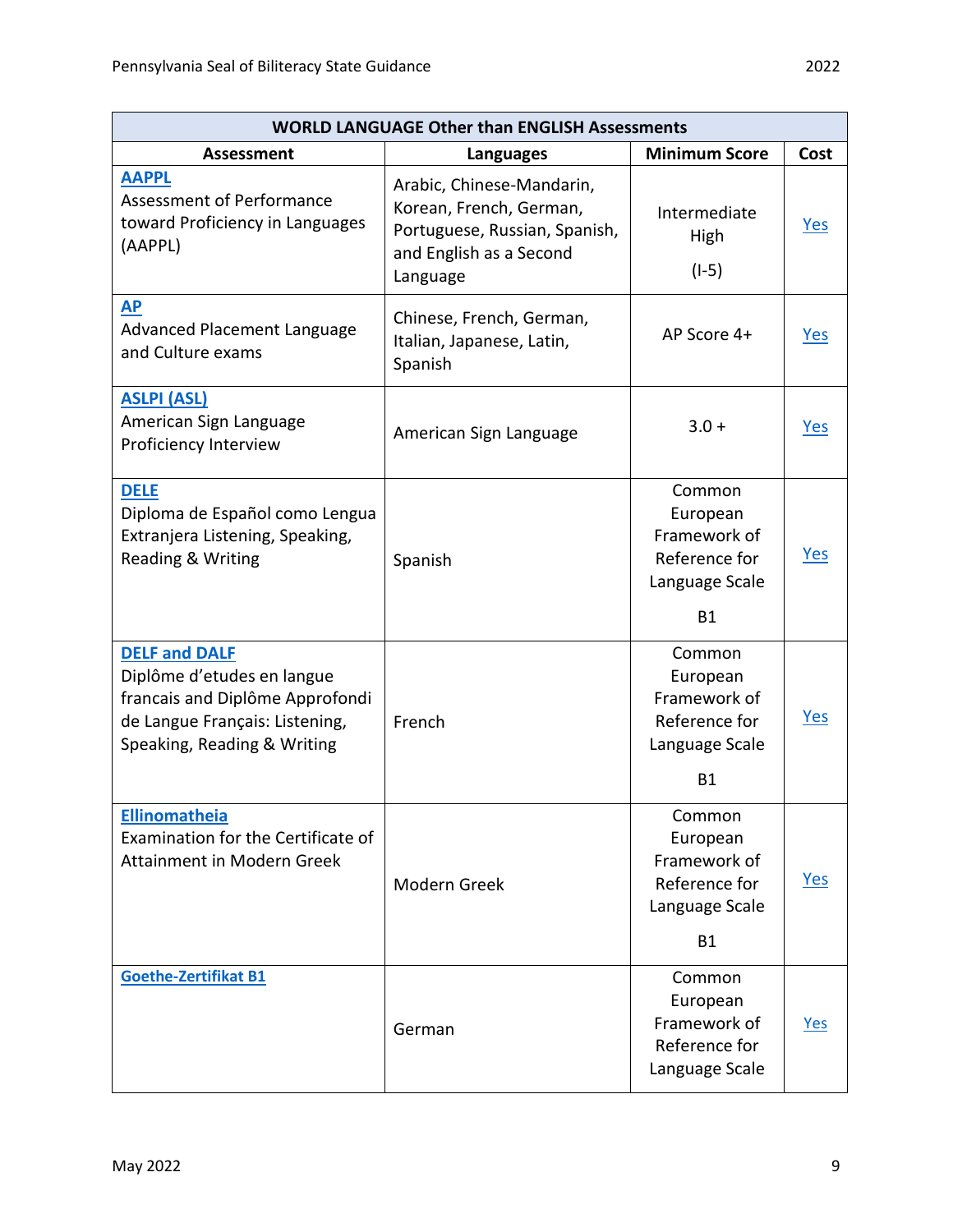| <b>WORLD LANGUAGE Other than ENGLISH Assessments</b>                                                                                                                                                                                                           |                                                                                                        |                                                                                        |            |
|----------------------------------------------------------------------------------------------------------------------------------------------------------------------------------------------------------------------------------------------------------------|--------------------------------------------------------------------------------------------------------|----------------------------------------------------------------------------------------|------------|
| <b>Assessment</b>                                                                                                                                                                                                                                              | <b>Languages</b>                                                                                       | <b>Minimum Score</b>                                                                   | Cost       |
|                                                                                                                                                                                                                                                                |                                                                                                        | <b>B1</b>                                                                              |            |
| <b>International Baccalaureate (IB)</b>                                                                                                                                                                                                                        | Arabic, Chinese, French,<br>German, Spanish                                                            | Score 4 or above<br>on High Level (HL)                                                 | Yes        |
| <b>LAS Links</b><br>Spanish language proficiency<br>assessment that measures the<br>speaking, listening, reading,<br>writing, and comprehension skills<br>of K-12 students                                                                                     | Spanish                                                                                                | Intermediate<br>High                                                                   | <u>Yes</u> |
| <b>Language Testing International</b><br>(LTI) assessments                                                                                                                                                                                                     | Arabic, Chinese, Korean,<br>Portuguese                                                                 | Intermediate<br>High                                                                   | Yes        |
| <b>Native American Languages</b><br>(The PASB will be awarded via an<br>assessment of interpersonal face-<br>to-face communication and<br>interpretive listening and<br>presentation speaking, as well as<br>reading and writing if a written<br>code exists.) | As appropriate                                                                                         | Intermediate<br>High level as<br>determined by<br>the Native<br><b>American Nation</b> |            |
| <b>OPI</b> and <b>OPIC</b><br>Oral Proficiency Interview in<br>combination with a reading and<br>writing test in the target<br>language                                                                                                                        | 100+ Languages                                                                                         | Intermediate<br>High                                                                   | Yes        |
| <b>Penn Language Center</b><br>University of Pennsylvania                                                                                                                                                                                                      | 80 + languages<br>Other languages can also be<br>addressed by contacting the<br>center                 | Intermediate<br>High                                                                   | Yes        |
| <b>RPT</b><br><b>Reading Proficiency Test</b><br>In combination with WPT, OPI,<br>and LPT when applicable                                                                                                                                                      | Arabic, Chinese, English,<br>French, German, Italian,<br>Japanese, Portuguese,<br>Russian, and Spanish | Intermediate<br>High                                                                   | Yes        |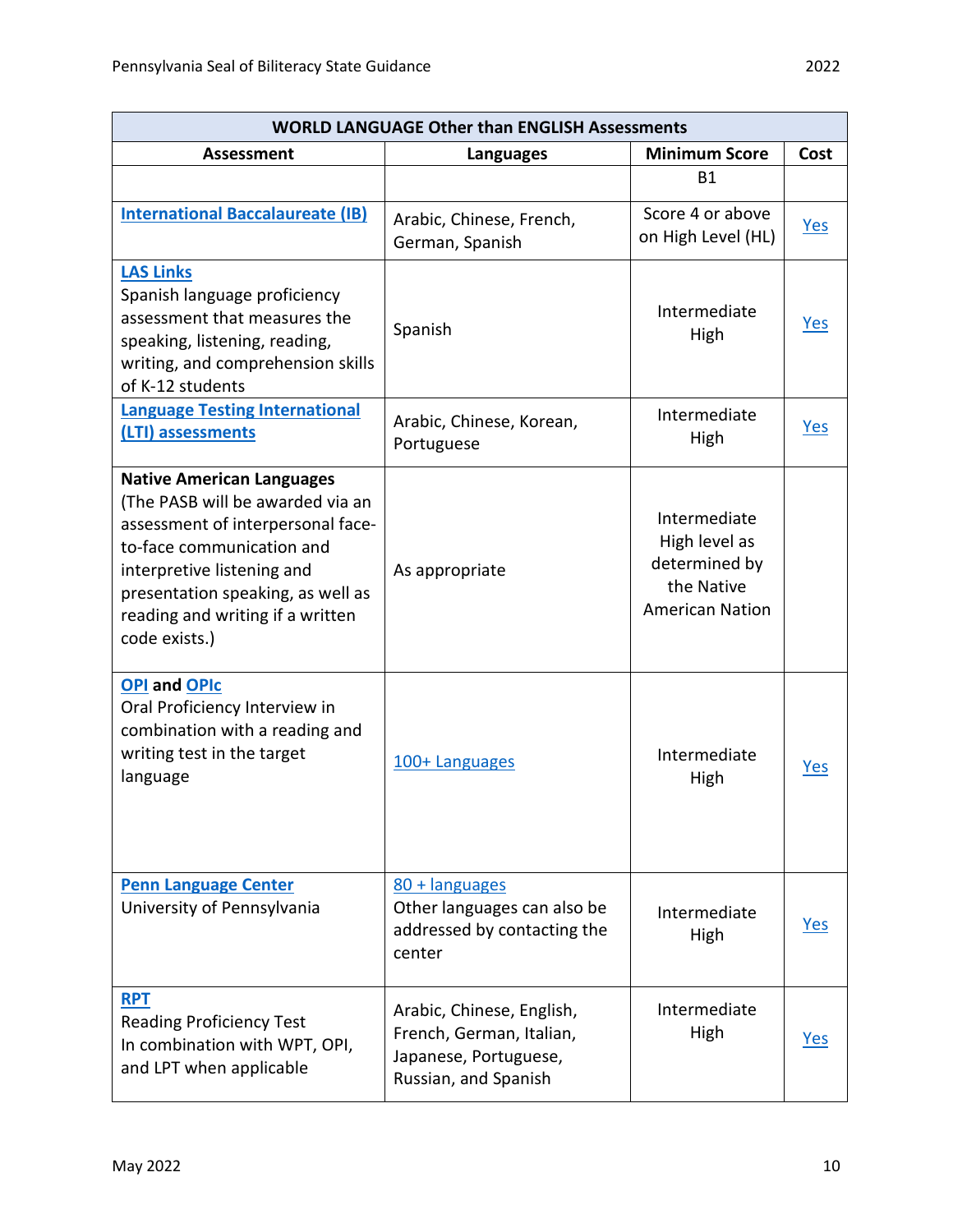| <b>WORLD LANGUAGE Other than ENGLISH Assessments</b>                                                           |                                                                                                                                                                                                                                  |                                                                                    |      |
|----------------------------------------------------------------------------------------------------------------|----------------------------------------------------------------------------------------------------------------------------------------------------------------------------------------------------------------------------------|------------------------------------------------------------------------------------|------|
| <b>Assessment</b>                                                                                              | <b>Languages</b>                                                                                                                                                                                                                 | <b>Minimum Score</b>                                                               | Cost |
| <b>SIELE</b><br>Servicio Internacional de<br>Evaluación de la Lengua Española                                  | Spanish                                                                                                                                                                                                                          | Common<br>European<br>Framework of<br>Reference for<br>Language Scale<br><b>B1</b> | Yes  |
| <b>SLPI: ASL</b><br>Sign Language Proficiency<br>Interview                                                     | American Sign Language                                                                                                                                                                                                           | Intermediate Plus                                                                  | Yes  |
| <b>Avant STAMP 4S</b><br><b>Standards-based Measurement</b><br>of Proficiency                                  | Arabic, French, German,<br>Hebrew, Hindi, Italian,<br>Japanese, Korean, Mandarin<br>Simplified, Mandarin<br>Traditional, Polish, Portuguese,<br>Russian, Spanish, Spanish<br>Monolingual, Swahili (3 skill),<br>Yoruba (3 skill) | 6                                                                                  | Yes  |
| <b>WPT</b><br><b>Writing Proficiency Test</b><br>(in combination with OPI, RPT,<br>and LPT when applicable)    | Albanian, Arabic, English,<br>French, German, Italian,<br>Japanese, Russian, and<br>Spanish, or more                                                                                                                             | Intermediate<br>High                                                               | Yes  |
| <b>BWA</b><br><b>Business Writing Assessment</b><br>(in combination with OPI, RPT,<br>and LPT when applicable) | Albanian, Arabic, English,<br>French, German, Italian,<br>Japanese, Russian, and<br>Spanish, or more                                                                                                                             | Intermediate<br>High                                                               | Yes  |

NOTE: If a student's individual education plan (IEP) or 504 Plan provides for testing accommodations, those accommodations must be provided for all assessments administered for both the English and world language examinations.

## Languages without Assessments

For languages without available assessments, students must demonstrate, at a minimum, intermediate-high proficiency in all language skills (listening, speaking, reading, writing) through a school or school entity designed assessment of the target language or by creating a culminating project in the form of a portfolio assessed using criteria defined in the school or school entity-created rubric. Assessments should be measured and aligned with the **American**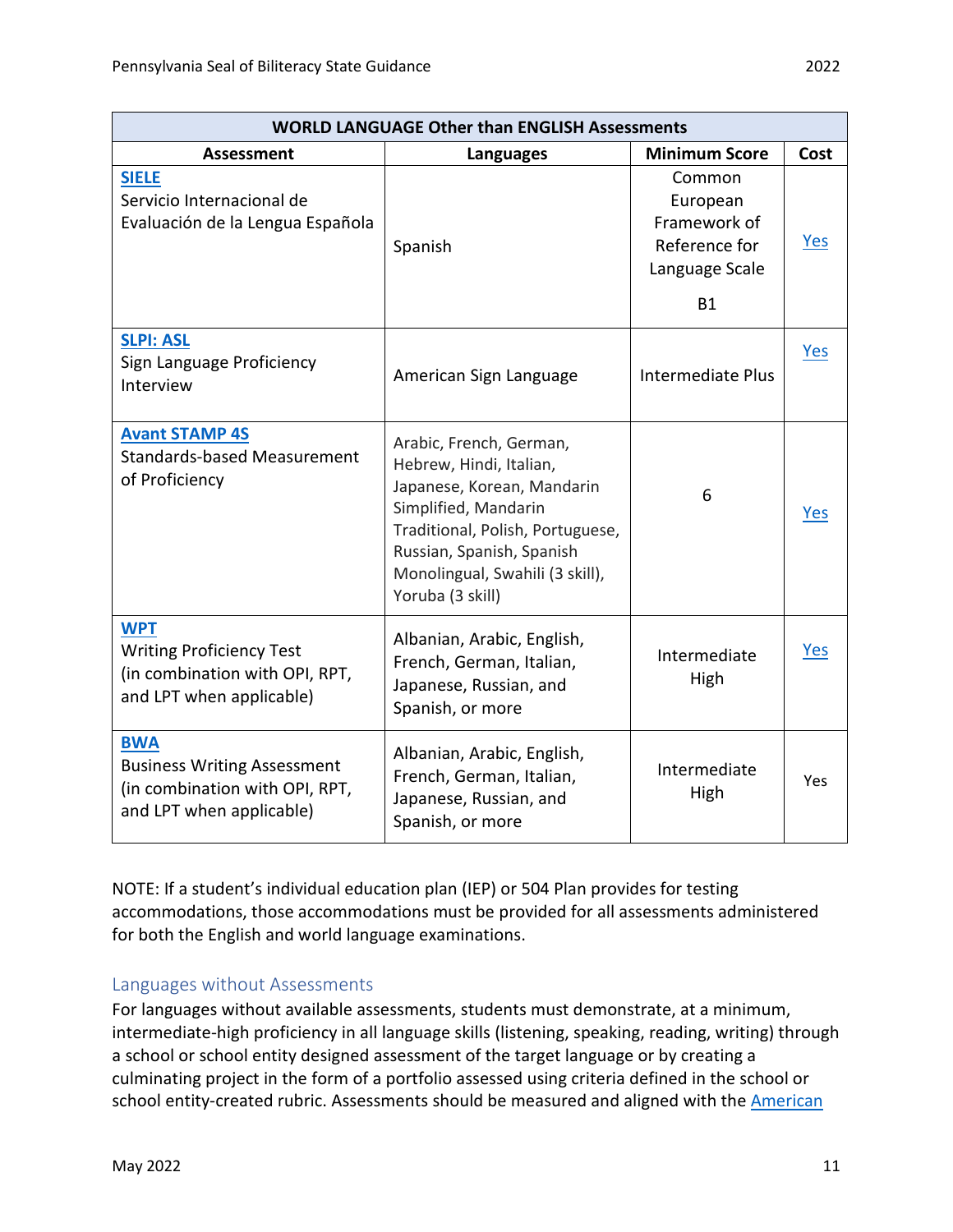[Council on the Teaching of Foreign Languages \(ACTFL\) Proficiency Guidelines](https://www.actfl.org/sites/default/files/pdfs/public/ACTFLProficiencyGuidelines2012_FINAL.pdf) for intermediatehigh proficiency equivalent or higher.

#### <span id="page-12-0"></span>Appendix A - Sample Student Application

#### **PENNSYLVANIA SEAL OF BILITERACY APPLICATION**

By awarding the Seal of Biliteracy, <insert school name> certifies a graduating high school student has attained an intermediate-high level of proficiency in English and one or more world languages and certifies that the graduate has met all the defined requirements.

#### **Directions to Applicants:**

- 1. Complete all sections of the application.
- 2. Submit application and documentation of qualifying scores to your school counselor no later than May  $1<sup>st</sup>$  of your senior year.

#### **Name: Date:**

**Current Grade Level: Expected Year of Graduation:** 

#### **Name of School Counselor:**

#### **I understand that I must meet all of the following:**

- 1.  $\Box$  Complete all requirements to earn a high school diploma;
- 2. Meet any one of the defined English Proficiency Criteria Options; and
- $3.$   $\Box$  Meet any one of the defined World Language Proficiency Criteria Options

#### **For Guidance Counselor Use Only**

#### **Assessment information used to document proficiency in a language other than English:**

| Language | <b>Name of Assessment</b> | <b>Date Completed</b> | Score* |
|----------|---------------------------|-----------------------|--------|
|          |                           |                       |        |
|          |                           |                       |        |
|          |                           |                       |        |
|          |                           |                       |        |

Student awarded Seal of Biliteracy?  $\Box$  Yes  $\Box$  No Date:

Comments: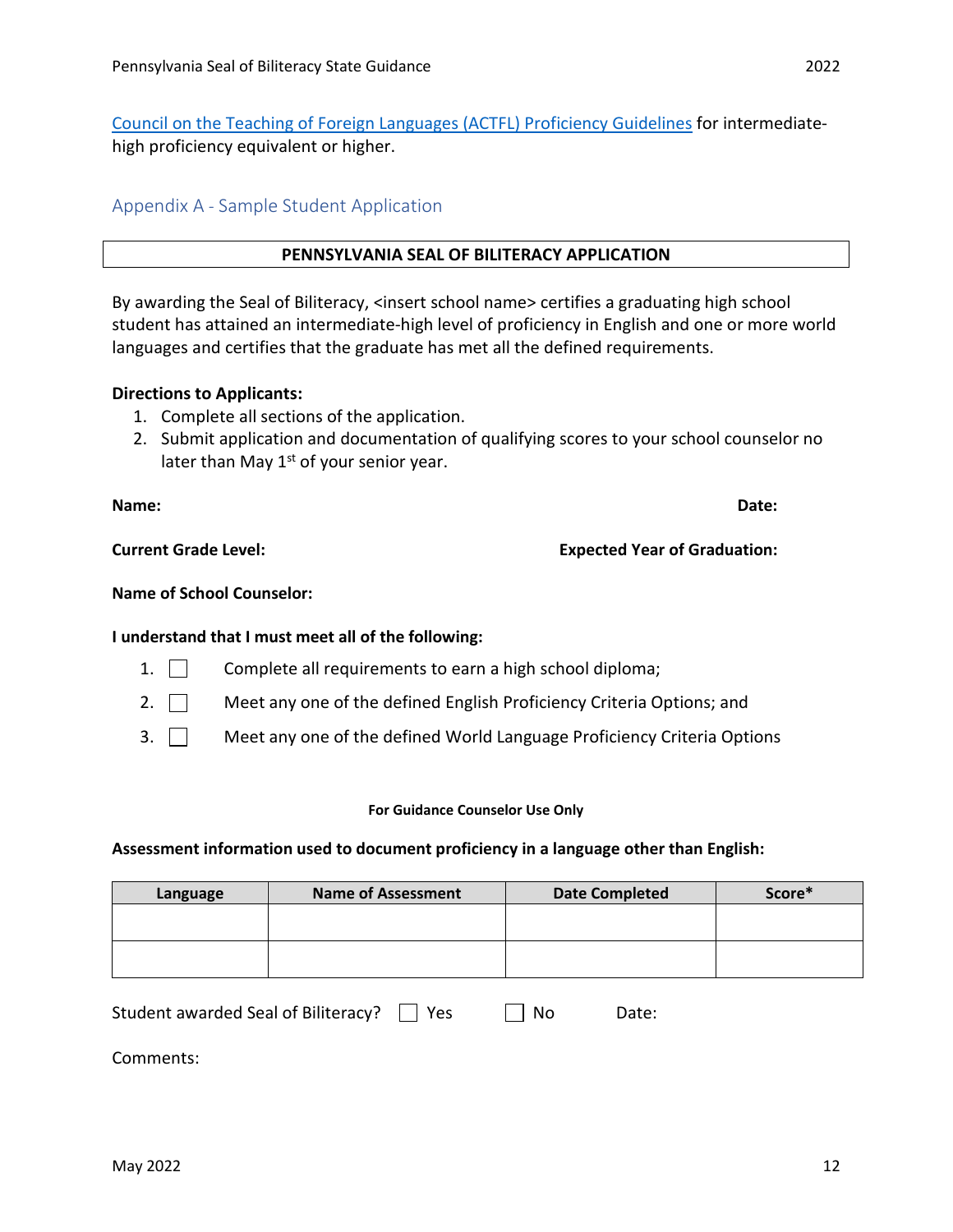## <span id="page-13-0"></span>Appendix B - Requesting and Presenting the Seal of Biliteracy

## **Requesting the Seal of Biliteracy (jpeg)**

Schools and school entities may provide qualifying students with a PASB award certificate or a letter acknowledging the achievement in writing.

Individual schools and school entities may produce the physical awards, seal, and/or posters as needed using the PASB logo. No alterations to the PA Seal of Biliteracy design are permitted.

Schools and school entities may request the PASB logo via email to [ra-seal@pa.gov](mailto:ra-seal@pa.gov) to create seals for awards or certificates.

## **Presenting the Seal of Biliteracy**

Schools and school entities may present this award in a variety of ways, including:

- **hosting a PASB award ceremony;**
- **P** presenting the awards during senior recognition award assembly;
- **•** recognizing students during the graduation ceremony;
- highlighting students who earned the PASB on the school or school entity's social media and/or website; or
- submitting names of students who received the award to local news and media outlets.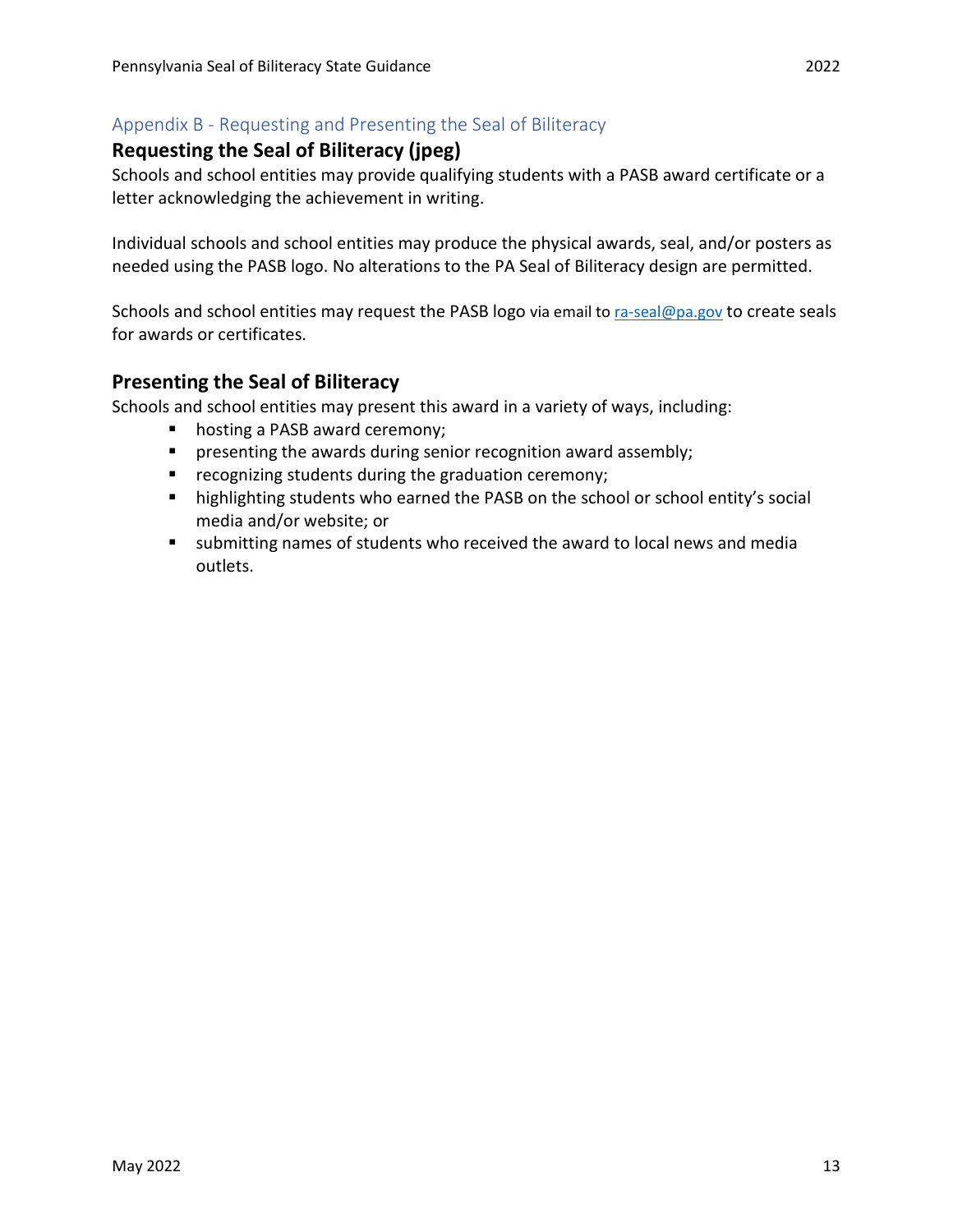## <span id="page-14-0"></span>Appendix C - Community Outreach Strategies

The key to promoting the valuable assets of Pennsylvania's culturally and linguistically diverse population lies in coordinated involvement with interested institutions of higher education and workforce partners as well as students, parents, and the local community.

Suggested outreach strategies:

- Create an informative webpage that provides PASB information, updates, and events for students, parents, and the community. Be sure to provide translation capabilities for this web-based communication.
- Create and print Seal of Biliteracy brochures in multiple languages to distribute at parent advisory meetings, parent-teacher conferences, beginning of the year packets, registration packets, and in other gathering spaces such as a school's reception area.
- **Build partnerships with local businesses, community centers, and heritage language** programs that work with various language groups, have international connections, employ non-native English-speaking workers, and/or value rigorous educational endeavors such as learning languages.
- **Partner with local colleges and universities to offer language requirement waivers to** students who earn the PASB.
- **EXEL ENCOUTAGE 1** Community groups and heritage language programs to advertise about their upcoming festivals, parades, and activities within the ethnic community so all students can participate through social and print media.
- **Develop heritage and dual language programs in your school or in after-school** programs.
- **Promote the PASB through community agencies and heritage language programs' press** releases in local media sites.
- **Hest an annual PASB orientation workshop (providing interpretation) to educate** parents on the benefits and requirements of the award. Informational events can also occur during back to school nights, kindergarten registration, college planning sessions, career fairs, and other school or school entity-wide events. Invite PASB alumni back to the school to talk in classrooms and assemblies about how the Seal has improved their lives.
- **Invite community leaders to meetings, award ceremonies, and school activities to learn** more about the PASB.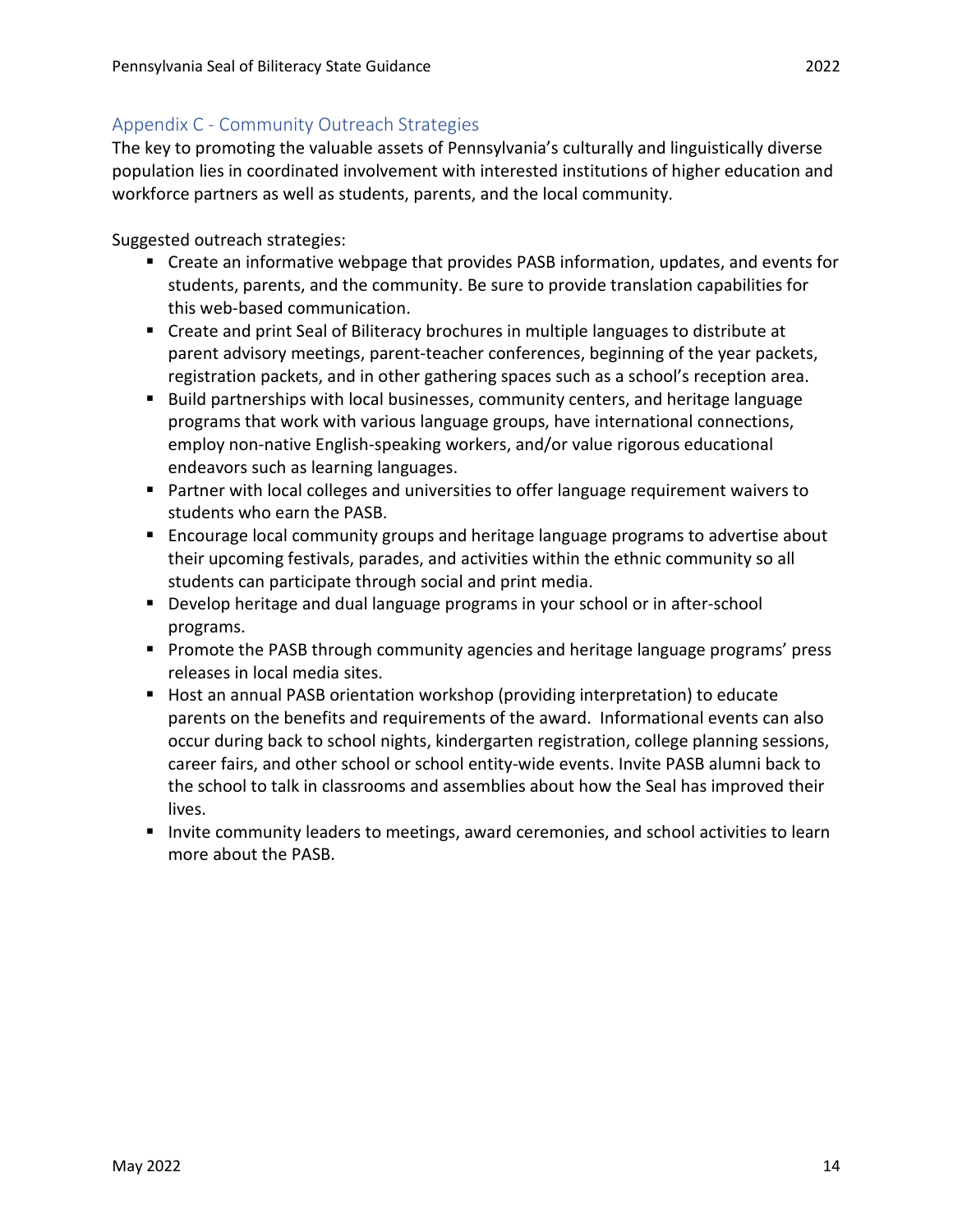## <span id="page-15-0"></span>Appendix D - PASB Flyer



**The Pennsylvania Seal of Biliteracy** is an award presented to graduating seniors by their school in recognition of students who show proficiency in **English and** one or more world languages by high school graduation.

# Pennsylvania **Seal of Biliteracy**

#### The Pennsylvania Seal of Biliteracy:

- $\oslash$  Provides future employers with a means of identifying candidates with biliteracy skills
- Provides colleges and universities with a method to recognize applicants with high proficiency in a world language
- $\cancel{\mathcal{O}}$  Enables students to be college, career, and community ready in a global society
- $\oslash$  Affirms and values the linguistic and cultural diversity many students bring to the classroom and workplace
- $\oslash$  Encourages partnerships with higher education. businesses, and community organizations to increase language learning opportunities in the 21st century global economy

### How does a student qualify for this award?

- Demonstrate intermediate-high proficiency on approved world language and English language assessments
- $\mathcal G$  Demonstrate multi-cultural competence through two or more languages
- $\bigcirc$  Meet the school's graduation requirements



education.pa.gov



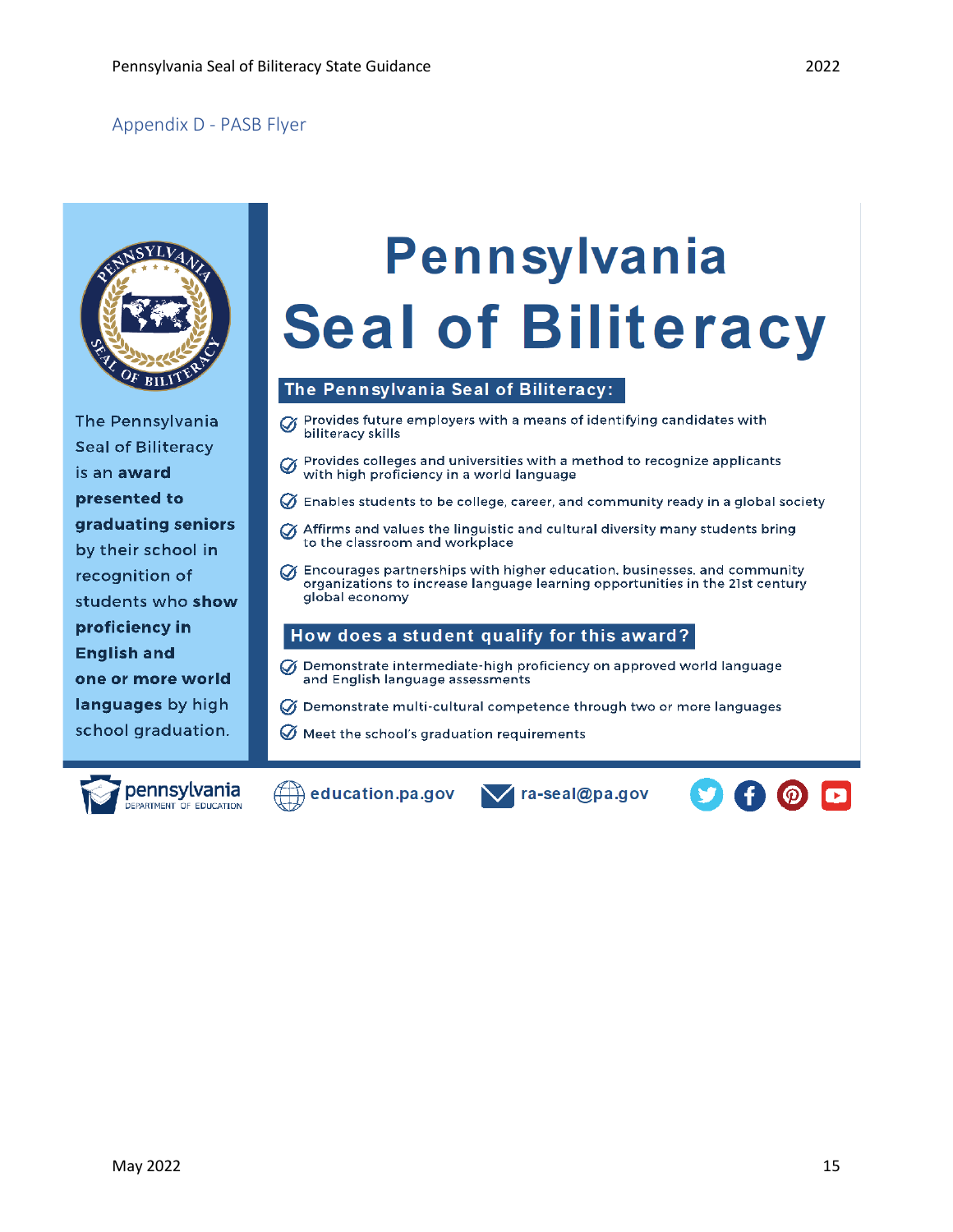## <span id="page-16-0"></span>Appendix E - Resources

While states and schools vary in terms of requirements, approved assessments, and policies regarding their Seal of Biliteracy awards, exploring how others developed and implemented their programming may assist a school or school entity.

- 1. Seal of Biliteracy Research
	- a. [National Seal of Biliteracy](https://sealofbiliteracy.org/index.php)
	- b. [The Value of Bilingualism and the Seal of Biliteracy](https://sealofbiliteracy.org/research/value-bilingualism-and-seal-biliteracy-california-labor-market/) of
	- c. [Seal of Biliteracy Implementation: Benefits and Challenges](https://sealofbiliteracy.org/research/seal-biliteracy-implementation-benefits-challenges/)
	- d. [Pennsylvania State Modern Language Association](https://www.psmla.net/)

## 2. Economy, Bilingualism & the Workforce

- a. [Not Lost in Translation, The Growing Importance](http://www.newamericaneconomy.org/wp-content/uploads/2017/03/NAE_Bilingual_V9.pdf) of Foreign Language Skills in the [U.S. Job Market](http://www.newamericaneconomy.org/wp-content/uploads/2017/03/NAE_Bilingual_V9.pdf)
- b. Realizing [the Economic Advantages of](https://theglobalseal.com/s/gandar-acevedo-economic-advantages-bilingual-2016.pdf) a Multilingual Workforce
- c. [Bilingualism is Instrumental to Workforce Success](http://www.helios.org/blog/bilingualism-is-instrumental-to-workforce-success)
- d. How a Second Language [Can Boost the Brain](https://www.knowablemagazine.org/article/mind/2018/how-second-language-can-boost-brain?fbclid=IwAR1LoUVHW0olczXNWOsuhwtGC2F09RBFdIS2_B_0Nz6bPK1MGoX9NoZh_v8)
- e. [Bilingual College Grads are in Demand, says NIU Survey](https://newsroom.niu.edu/2015/09/16/bilingual-college-grads-are-in-demand-says-niu-survey-3/)
- f. Most European students are learning a [foreign language in school while](http://www.pewresearch.org/fact-tank/2018/08/06/most-european-students-are-learning-a-foreign-language-in-school-while-americans-lag/) [Americans lag](http://www.pewresearch.org/fact-tank/2018/08/06/most-european-students-are-learning-a-foreign-language-in-school-while-americans-lag/)
- g. [People who speak multiple languages make the](https://qz.com/927660/people-who-speak-multiple-languages-make-the-best-employees-for-one-big-reason/) best employees for one big [reason](https://qz.com/927660/people-who-speak-multiple-languages-make-the-best-employees-for-one-big-reason/)
- h. The advantages [of speaking two languages](https://www.weforum.org/agenda/2015/03/the-advantages-of-speaking-two-languages/)
- i. European Day [of Languages: The Benefits of A Multilingual Workplace](https://us.experteer.com/magazine/benefits-of-a-multilingual-workplace/)
- j. Bilingualism a Key [to Addressing Changing Workforce](https://www.huffingtonpost.com/douglas-d-baker/bilingualism-a-key-to-add_b_8483258.html)
- k. [Human Capital Investment](http://austin.thinkbilingual.org/bilinguals-the-talented-workforce-for-the-21st-century/)
- l. [The Bilingual Advantage in the Global Workplace](https://www.languagemagazine.com/2018/06/07/the-bilingual-advantage-in-the-global-workplace/)
- m. [A Second Language for Every Student](https://www.languagemagazine.com/2018/10/15/a-second-language-for-every-student/?fbclid=IwAR2nC4wYIwNw8JDBRtjyjz-rheCcHqwZnh0ViQNNsl5JluF6R0Zd8FWF5y0)
- 3. Developing a PASB Portfolio-based Alternative Method of World Language Assessments
	- a. Massachusetts [State Seal of Biliteracy](https://sealofbiliteracyma.org/proficiency-assessment/)
	- b. [New York State Seal of Biliteracy Handbook](http://www.nysed.gov/common/nysed/files/programs/world-languages/nyssb-handbook.pdf)
	- c. [Mississippi Seal of Biliteracy Guidelines](https://www.mdek12.org/sites/default/files/Offices/Secondary%20Ed/World%20Languages/ms_seal_of_biliteracy_guidelines_final.pdf)
- 4. Performance Descriptors
	- a. ACTFL Performance [Descriptors for Language Learners](https://www.actfl.org/sites/default/files/pdfs/ACTFLPerformance-Descriptors.pdf)
	- b. [NCSSFL-ACTFL Global Can-Do Benchmarks: Intermediate High](https://ncssfl.org/wp-content/uploads/2018/07/Intermed_High_LF_final-bd_jul2018.pdf)
	- c. Linguafolio Can [Do Statements for Intermediate](https://ncssfl.org/linguafolio-materials/2017-can-do-statements/) High Proficiency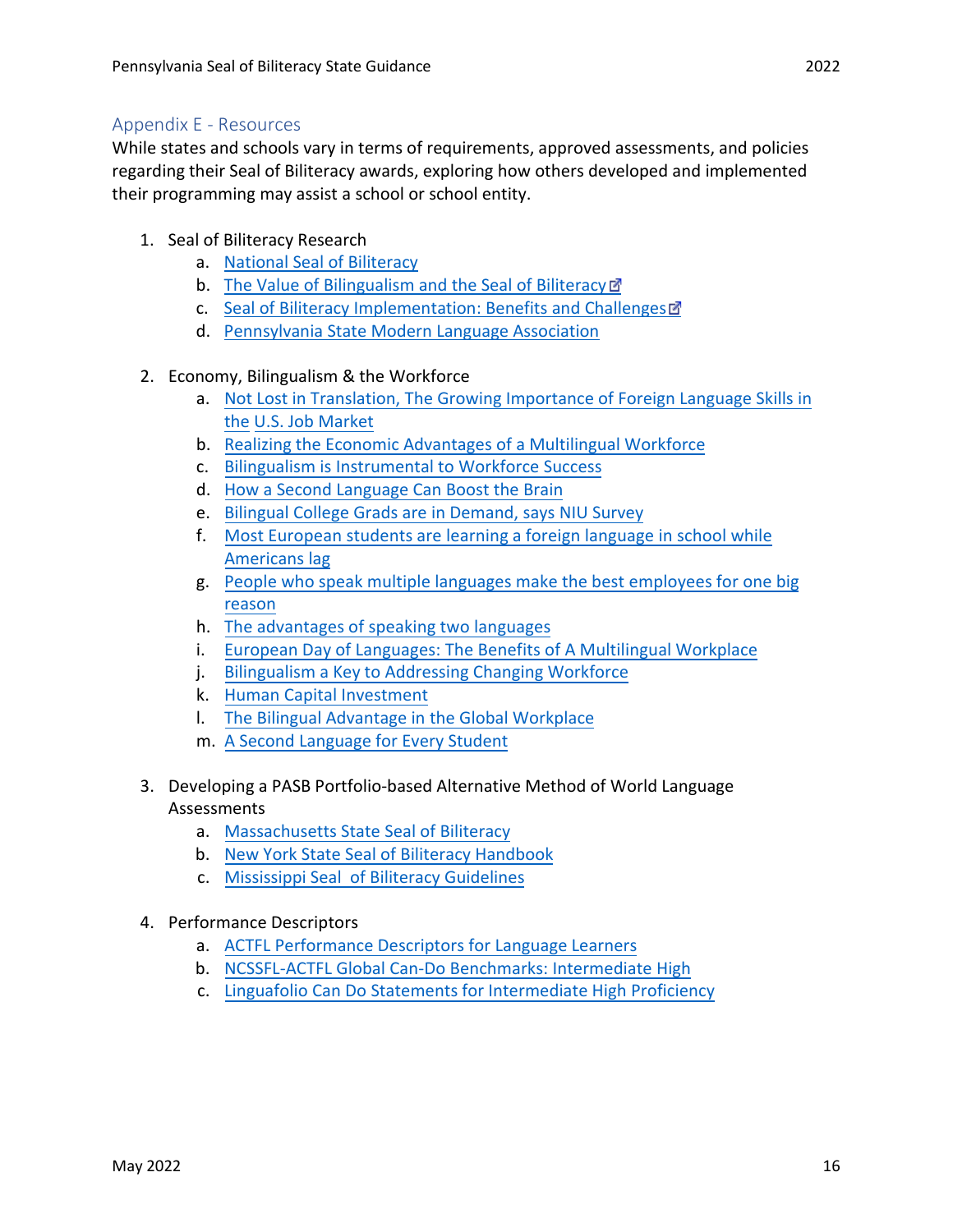## <span id="page-17-0"></span>Appendix F - Frequently Asked Questions

#### **1. What is the Seal of Biliteracy?**

The [Seal of Biliteracy](https://sealofbiliteracy.org/index.php) is an award given by a school or school entity (for example, a school district, charter school, or cyber charter school), in recognition of students who have studied and attained intermediate-high proficiency levels in English and at least one other language. It is a recognition of students' academic efforts, to see the tangible benefits of being bilingual and biliterate, and of being prepared for the 21st century.

#### **2. Who is eligible for the Pennsylvania Seal of Biliteracy?**

Students who have met proficiency criteria as described in the PA Seal of Biliteracy toolkit in both English and another world language through school-based, community-based language programs, or life experiences can earn the Pennsylvania Seal of Biliteracy.

- **3. What are some primary considerations prior to implementing the Seal of Biliteracy?** Schools and school entities that decide to participate in awarding the PASB should reflect on the following questions as they design their students' pathways to participate in and achieve the award:
	- To what extent do current language curricula facilitate biliteracy development?
	- Which programs currently provide opportunities for all interested students to become biliterate?
	- How can the school or school entity engage families, businesses, and community members to assist in the design of its PASB program?
	- What programs or opportunities can the school or school entity create to facilitate the learning of English and another modern world language?
	- Does the school or school entity provide effective English Language Development instruction to English Learners at all levels of proficiency, so they have equitable opportunity to earn the PASB?

#### **4. How are students assessed for the Seal of Biliteracy?**

Each school or school entity will describe the criteria and means of assessing the skills of all students who apply for the Seal based on the English proficiency criteria options and the world language criteria options as outlined in the PA Seal of Biliteracy Toolkit.

**5. When can students begin working toward the Pennsylvania Seal of Biliteracy?**

The PASB is awarded to students upon graduation; however, schools and school entities can advertise and encourage the pursuit of this award as early as kindergarten. Younger students can actively pursue the PASB through opportunities provided by the school or school entity.

**6. What is the role of family and community-based language learning in earning a Pennsylvania Seal of Biliteracy?**

Schools must consider language learning through family and community-based experiences as an asset. Many students in Pennsylvania are born and raised in bilingual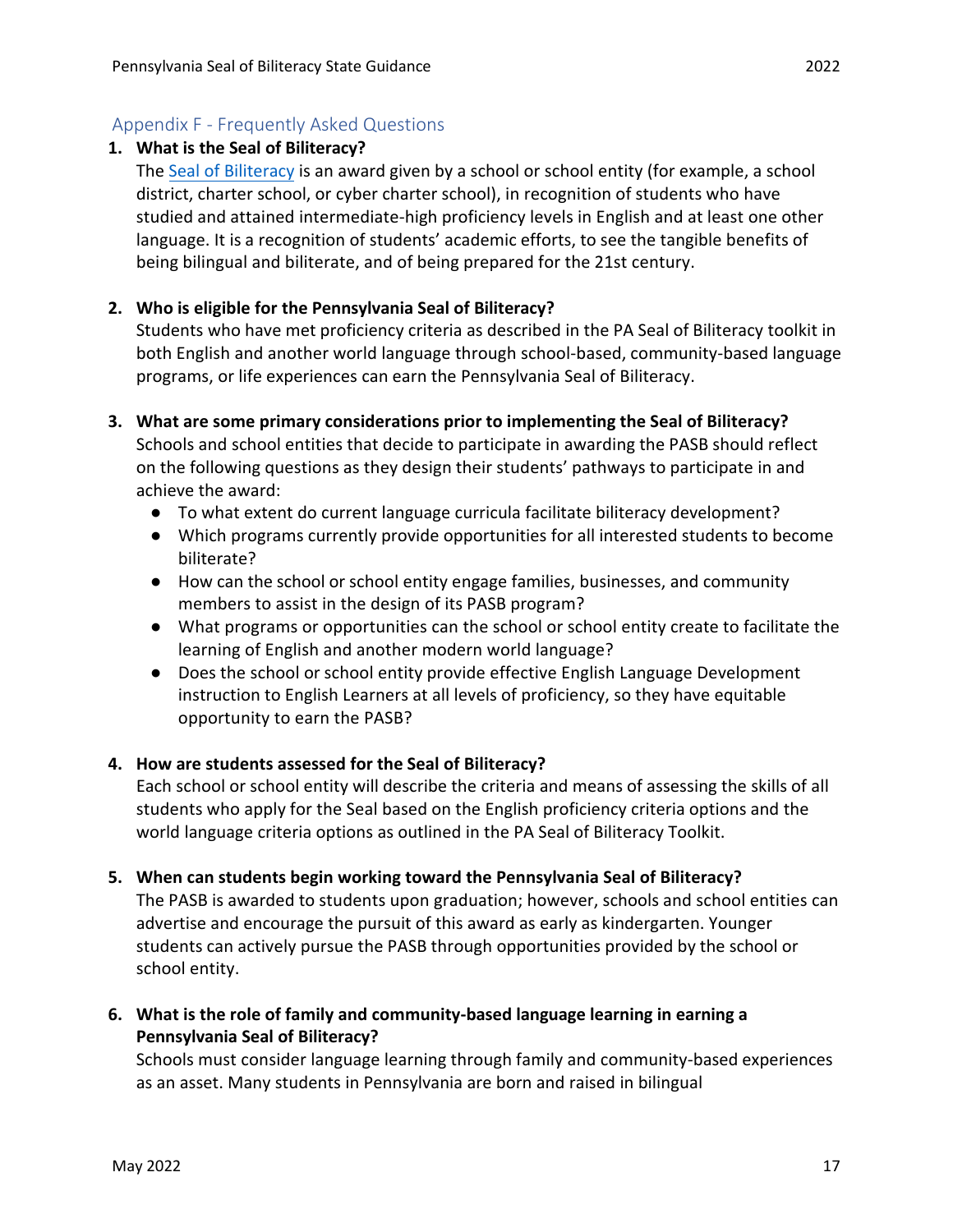or multilingual homes and communities in which English is not the primary language. Also known as heritage language speakers, these students acquire their world language through interaction within the home, among neighbors, through community-based heritage language programs, and in their community at large.

## **7. How might students with disabilities earn the PASB?**

Students with disabilities should be encouraged to work toward the Seal of Biliteracy. This pursuit should be integrated into the IEP process. The IEP team may decide that students can demonstrate the language proficiency requirements through portfolios and/or by assessments with accommodations based on each student's individualized needs. For example, students who are unable to complete a portion of a required test may demonstrate their skills via an alternative mode. Acceptable accommodations may include large print, auditory tactual access, sign language (ASL for English and world language's sign language), and other means of non-verbal communication techniques to answer questions and convey one's thoughts.

**8. What are the financial considerations re: PASB testing and award-related expenses?** Schools and school entities should consider offering language testing to all students at no cost. Based on the proportional percentage of English Learners (EL) who may qualify for a PASB award, ESEA Title III funds may be used to pay for a part of the labor costs and language testing. For students whose primary language is English, a prorated percentage of ESEA Title I & Title IV funds may be used to cover PASB costs.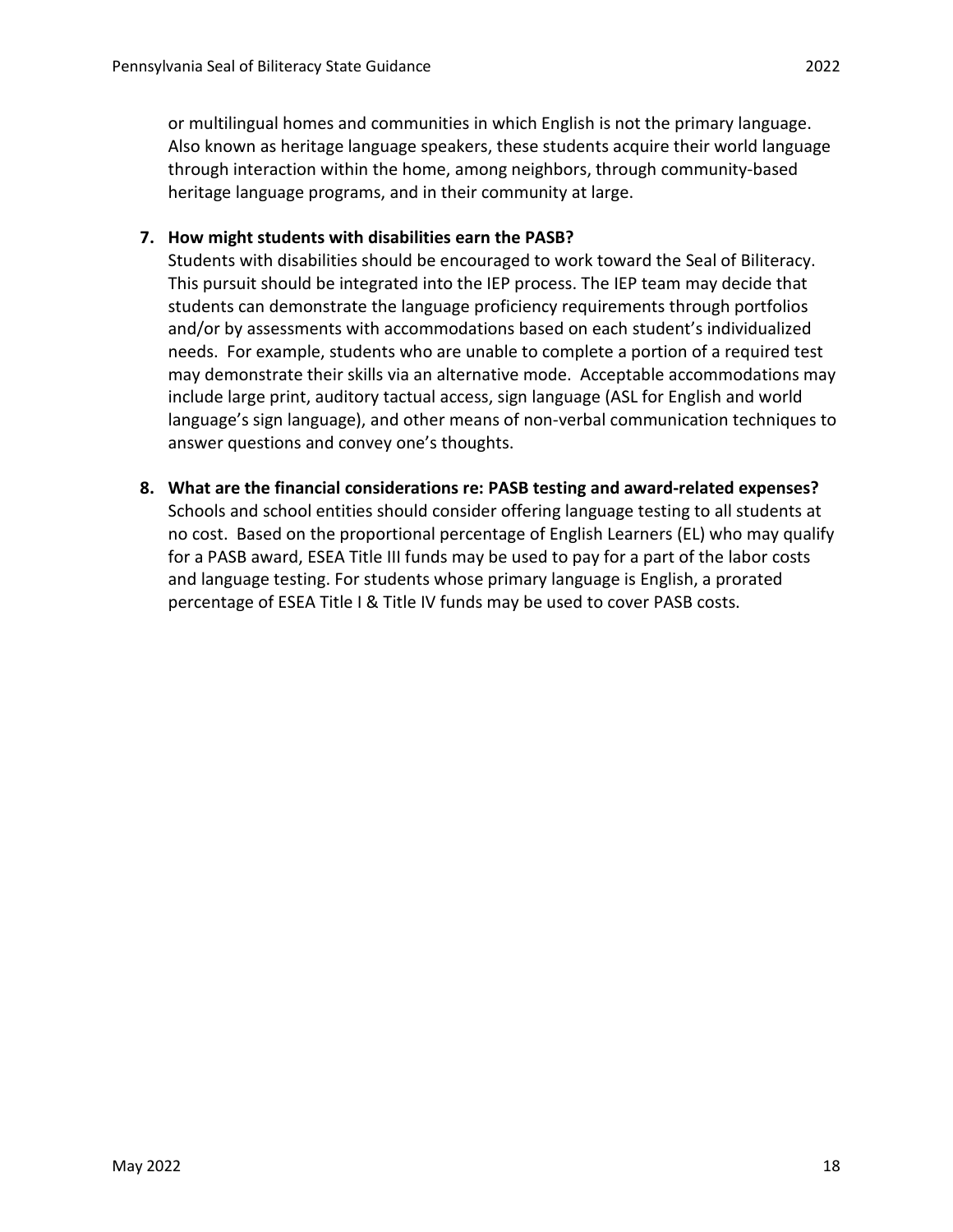<span id="page-19-0"></span>

| Term/<br><b>Acronym</b>                   | <b>Definition</b>                                                                                                                                                                                                                                                                                                                   |
|-------------------------------------------|-------------------------------------------------------------------------------------------------------------------------------------------------------------------------------------------------------------------------------------------------------------------------------------------------------------------------------------|
| <b>AAPPL</b>                              | The ACTFL Assessment of Performance toward Proficiency in Languages<br>(AAPPL) is an assessment that addresses the World-Readiness Standards<br>for Learning Languages. The AAPPL assesses interpersonal listening and<br>speaking, presentational writing, and interpretive reading and listening.                                 |
| <b>ACTFL</b>                              | The American Council on the Teaching of Foreign Languages (ACTFL) is<br>dedicated to the improvement and expansion of the teaching and<br>learning of all languages at all levels of instruction.                                                                                                                                   |
| <b>AP</b>                                 | Advanced Placement (AP) is a program created by the College Board<br>which offers college level curricula and examinations to high school<br>students. American colleges and universities often grant placement and<br>course credit to students who obtain high scores on the examinations.                                        |
| <b>ASL</b>                                | American Sign Language (ASL) is a complete, complex language that<br>employs signs made by moving the hands combined with facial<br>expressions and postures of the body. It is the used primarily by<br>members of the North American deaf community or hard-of-hearing. In<br>New York State, ASL is considered a world language. |
| <b>Bilingualism</b>                       | Ability to listen and speak in two languages                                                                                                                                                                                                                                                                                        |
| <b>Biliteracy</b>                         | Ability to read and write in two languages; for purposes of this program,<br>biliteracy combines bilingualism meaning the four language skills:<br>Listening, Speaking, Reading, Writing                                                                                                                                            |
| <b>Community-Based</b><br><b>Programs</b> | Language programs offered within ethnic and language-specific<br>communities to maintain one's heritage or home language                                                                                                                                                                                                            |
| <b>Dual Language</b><br><b>Programs</b>   | Language program in which instruction is provided in English and<br>another target language.                                                                                                                                                                                                                                        |
| EL                                        | <b>English Learner</b>                                                                                                                                                                                                                                                                                                              |
| <b>ELA</b>                                | English Language Arts                                                                                                                                                                                                                                                                                                               |
| <b>ELD</b>                                | English Language Development (program or curriculum)                                                                                                                                                                                                                                                                                |
| <b>ESL</b>                                | English as a Second Language (program or teacher certification title)                                                                                                                                                                                                                                                               |